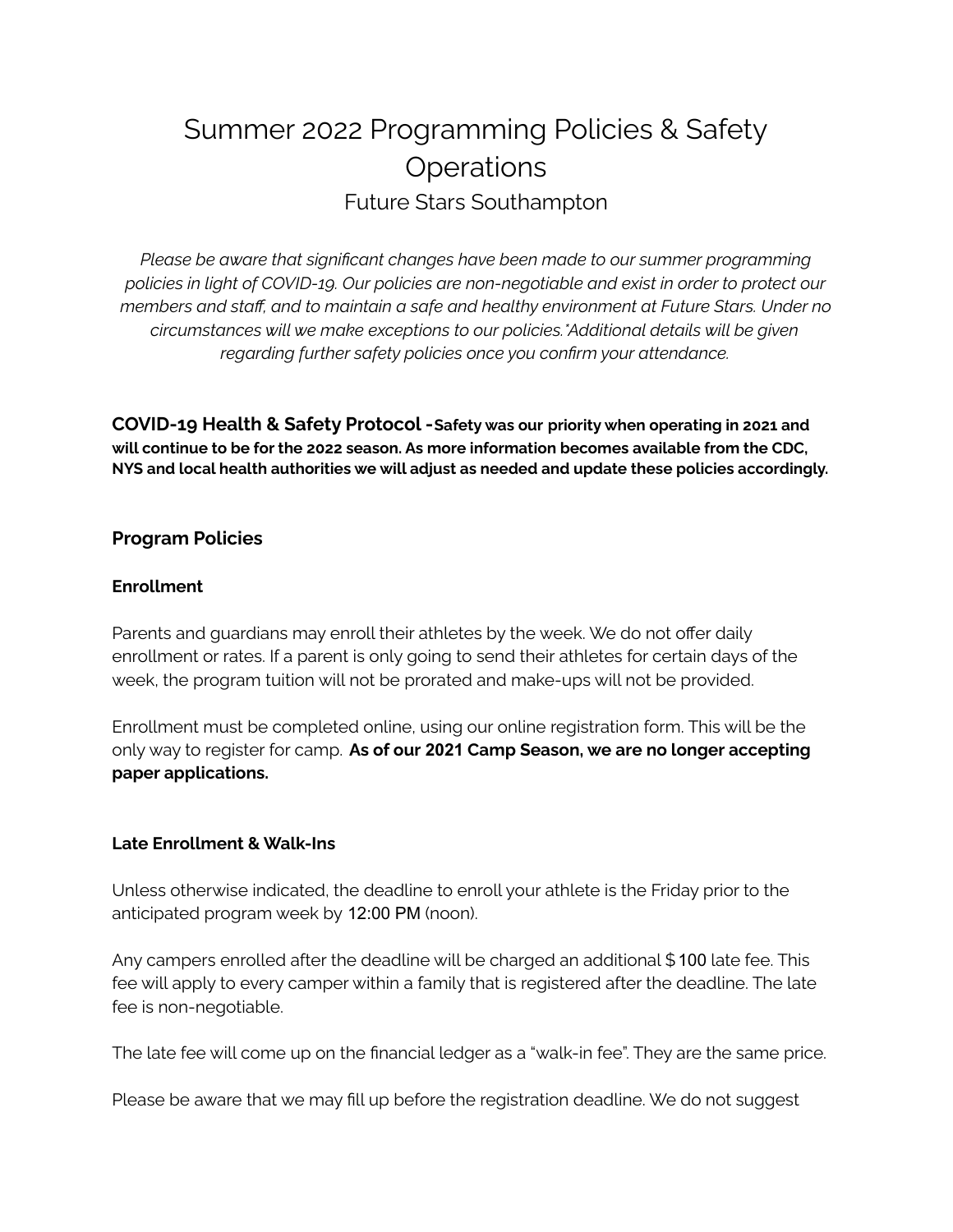waiting until the last minute to register, as computer issues may cause delays.

### **Cancellations**

**Cancellations prior to February 1st** will be eligible for a full refund.

**Any camp registrations that are canceled between February 2nd, 2022 and April 1st, 2022** will be eligible for a monetary credit only minus a \$250 administrative fee. This monetary credit goes to your Future Stars account, does not expire, and can be used for anyone in the immediate family only (no cousins or other extended family members), and can only be used towards camp-related purchases.

Credits are for the monetary value paid. Credits do not come in the form of weeks. Credits cannot be used towards any activities or events at our facility (private lessons, open court time, clinics, pro shop items, etc.). Please note that cancellations made may impact any discounts that were applied. Discounts do not roll over with the credit.

**Any registrations canceled on April 2nd, 2022 and/or after** will not be eligible for a refund or a credit. Parents or guardians may switch camp weeks around within the same summer (before noon on the Friday prior to the anticipated week subject to change). In the event of a cancellation, parents or guardians must switch to a different week immediately (for more information on switching camp weeks please see our "Changes in Schedule" section below)

# **Make-Up Days**

Make-up days will not be provided in the event of an absence.

Make-up days will only be provided if your athlete has a medical issue. Parents/guardians must provide a doctor's note stating that the athlete was not physically fit to participate in the missed days of the program in order to be eligible for a make-up day.

# **Medical Forms**

Parents and guardians must submit the Future Stars Health Form and the most up-to-date immunization record from the athlete's doctor. Any and all allergies must be indicated on the health form in the comments/notes section.

If you are leaving any medication (Epi-Pens, Benadyl, Advil, prescription medications, etc.) at our facility with our on-site EMT, you must provide a doctor's note clearing us to administer the drug in case of an emergency. Please wrap the doctor's note around the medication with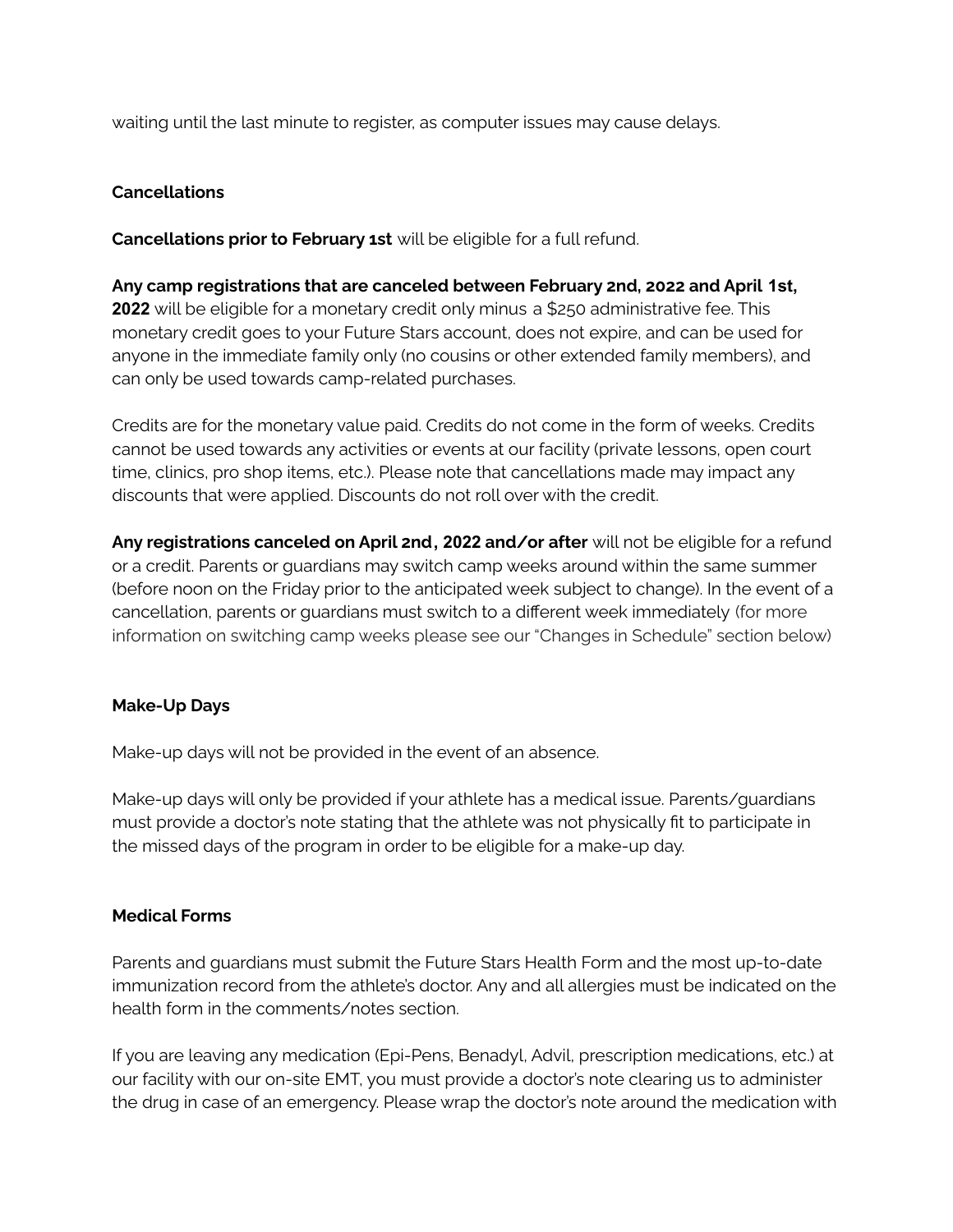a rubber band.

It is the parent's/guardian's responsibility to retrieve the medication from the main office at the end of the season. Future Stars will not mail any medications.

#### **Age Requirements**

The age requirements vary depending on which program you're enrolling your athlete in. They are outlined below:

Multi Sport: 5 - 13 Tiny Stars: 2 - 3 Little Stars: 3 - 5 Soccer: 6 - 14 Baseball: 6 - 14 Basketball: 6 - 14 Lacrosse: 6 - 14 Flag Football: 6 - 14 Tennis: 5 - 14 Chess: 6 - 14 Art: 6 - 14 Explorer: 6 - 14 Boxing: 8 - 14 Golf: 7 - 14

If your camper is under 5 years old, please do not try to enroll them in a camp program other than Little Stars until they are 5. Your enrollment will be automatically canceled if your camper will not be 5 years old at the time of camp.

#### **Little Stars Requirements**

All campers under the age of 5 must be enrolled in Little Stars until they reach their 5th birthday. Little Stars campers range in age from 3 to 5. They must be fully potty-trained. Campers that will be younger than 3 at the start of their first camp week will be canceled automatically.

#### **Changes in Schedule**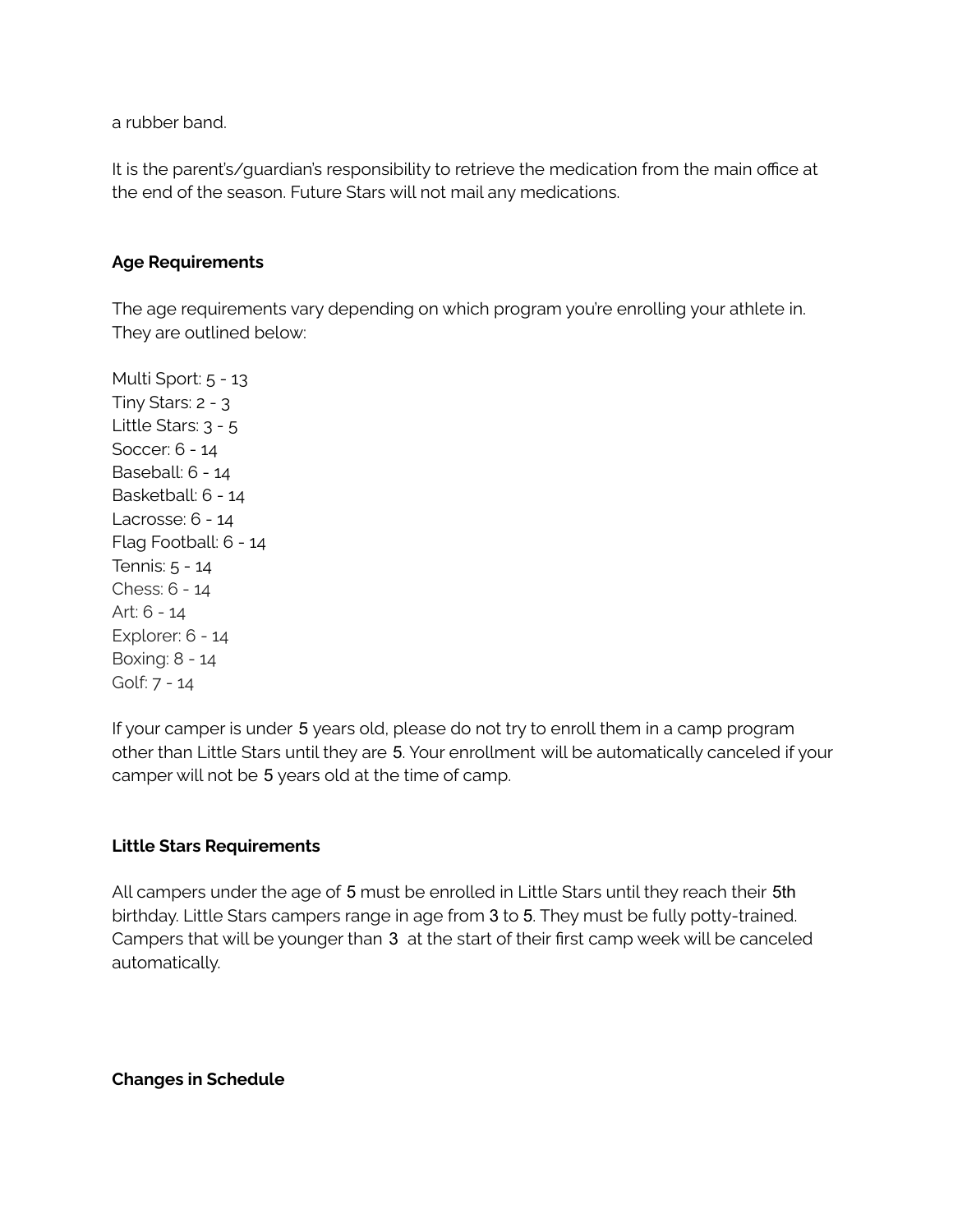Parents and guardians should use their CampInTouch portal to make changes to add weeks to their camper's schedule. You can add weeks by going to Camper > Camper Application, and following the prompts from there.

All camp additions or amendments must be made online via CampInTouch.

For any changes that cannot be made via CampInTouch (such as cancellations or moving weeks) must be made in writing via email to [info@futurestarssouthampton.com.](mailto:info@futurestarssouthampton.com) If you call the office to make a change, you must also email the change to the main office. The change will not be made until an email has been received in writing.

# **Switching Programs**

Campers can switch into a different program as long as the office is made aware of the change assuming there is room in the program. The deadline to enroll your athlete is the Friday prior to the anticipated program week by 12:00 PM (noon).

Any campers enrolled after the deadline will be charged an additional \$100 fee. This fee will apply to every camper within a family that is changing weeks after the deadline. The fee is non-negotiable.

The change must be submitted in writing via email.

Switching programs does not incur a fee, but if an athlete is moving into a more expensive program, then the difference will be charged to the default credit card on file. If an athlete is switching to a less expensive program, the difference will go as a credit on the account.

# **Participant Dismissal**

In the rare case that a child's behavior negatively impacts a program, Future Stars Southampton reserves the right to terminate the athlete's participation in the program. Refunds and credits will be issued in the case of dismissal.

Future Stars staff, athletes, and community members have a right to work and visit our facility and participate in our programs without physical or emotional harm. If a parent or guardian's behavior compromises that safety by physically or emotionally threatening or harming an employee, participant, or member, or otherwise creates a feeling of unrest, Future Stars reserves the right to terminate the associated athlete's participation in the program, as well as the facility membership of the parent or guardian in question, along with any dependents of the household members associated with their account. Refunds and credits will not be issued.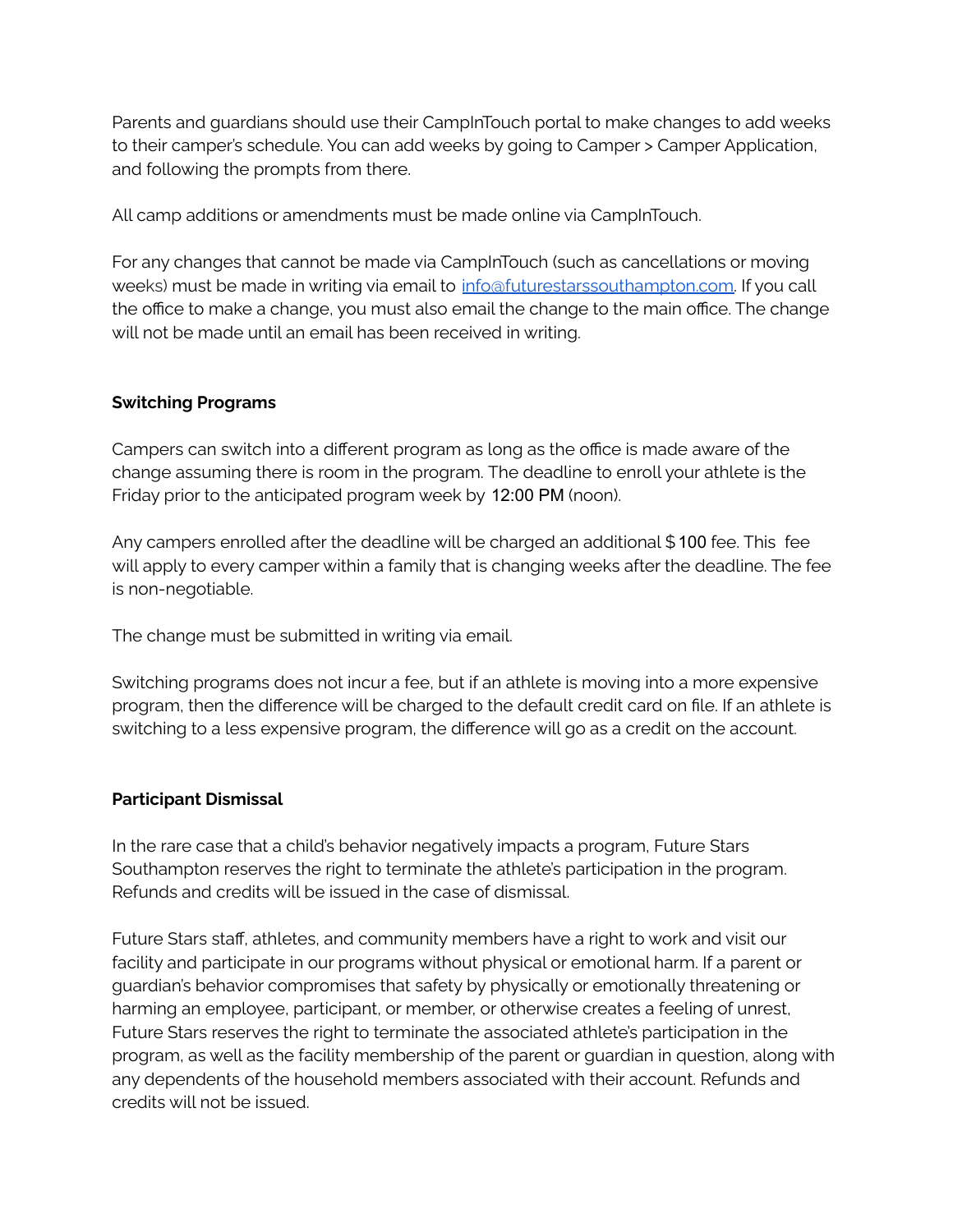#### **Rain Day**

In the event we cancel camp due to rain, Future Stars Southampton will issue a monetary credit. This monetary credit goes to your Future Stars Camp account, does not expire, and can be used for anyone in the immediate family only (no cousins or other extended family members), and can only be used towards camp-related purchases.

However, this only applies in the case that we notify you via email of a cancellation due to rain. Please make note that rain does not automatically mean that camp is canceled. If camp is still held in spite of the rain, there will be no credits if you decide to keep your camper home.

#### **Health and Safety**

"As more information becomes available from the CDC, NYS and local health authorities we will adjust as needed and update our policies accordingly. We will announce our exact COVID-19 Policies and protocols depending on additional health information and we will continue to update them as we approach summer"

**These terms and conditions are subject to change at any time.**

# Frequently Asked Questions Future Stars Southampton

*Please be aware that significant changes have been made to our summer programming policies in light of COVID-19. Our policies are non-negotiable and exist in order to protect our members and staff, and to maintain a safe and healthy environment at Future Stars. Under no circumstances will we make exceptions to our policies.*

Location & Drop-Off/Pick-Up

**Where are you located?**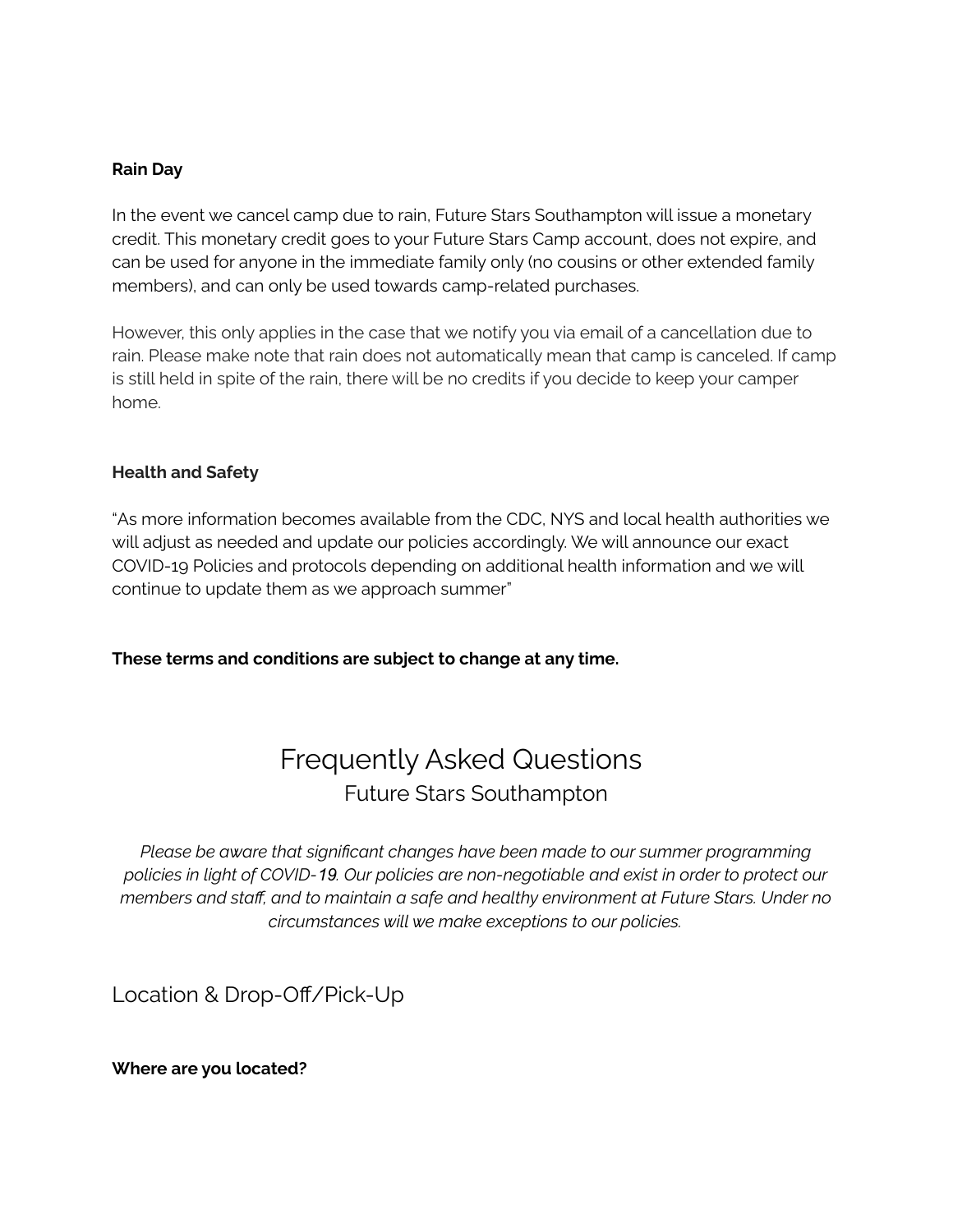#### 1370A Majors Path, Southampton, NY 11968

We are located about 10 minutes north of the village, at the same location as the SYS rec center, and next door to the recycling center.

#### **What are the camp hours?**

Camp programs run for the following times:

| Multi Sport          | 9:00 AM - 3:30 PM                        |
|----------------------|------------------------------------------|
| <b>Little Stars</b>  | $9:00$ AM - 2:00 PM                      |
| Soccer               | 9:00 AM - 3:30 PM                        |
| Baseball             | 9:00 AM - 3:30 PM                        |
| <b>Basketball</b>    | 9:00 AM - 3:30 PM                        |
| Lacrosse             | 9:00 AM - 3:30 PM                        |
| <b>Flag Football</b> | <b>TBD</b>                               |
| Tennis               | 9:00 AM - 3:15 PM (2pm dismissal avail.) |
| Chess                | 9:00 AM - 12:00 PM                       |
| <b>Tiny Stars</b>    | 9:00 AM - 12:00 PM                       |
| Art                  | 9:00 AM - 2:00 PM                        |
| Explorer             | 9:00 AM - 3:00 PM                        |
| <b>Boxing</b>        | 9:00 AM - 2:00 PM                        |

#### **Are parents allowed on campus?\***

At this time, parents will not be allowed on campus as we have a limited capacity of people that are allowed on campus at a given time in order to prevent the spread of COVID-19 as much as possible. Please drop your campers off at the front of the facility and leave promptly. Parents must wear a face mask during drop-off and pick-up.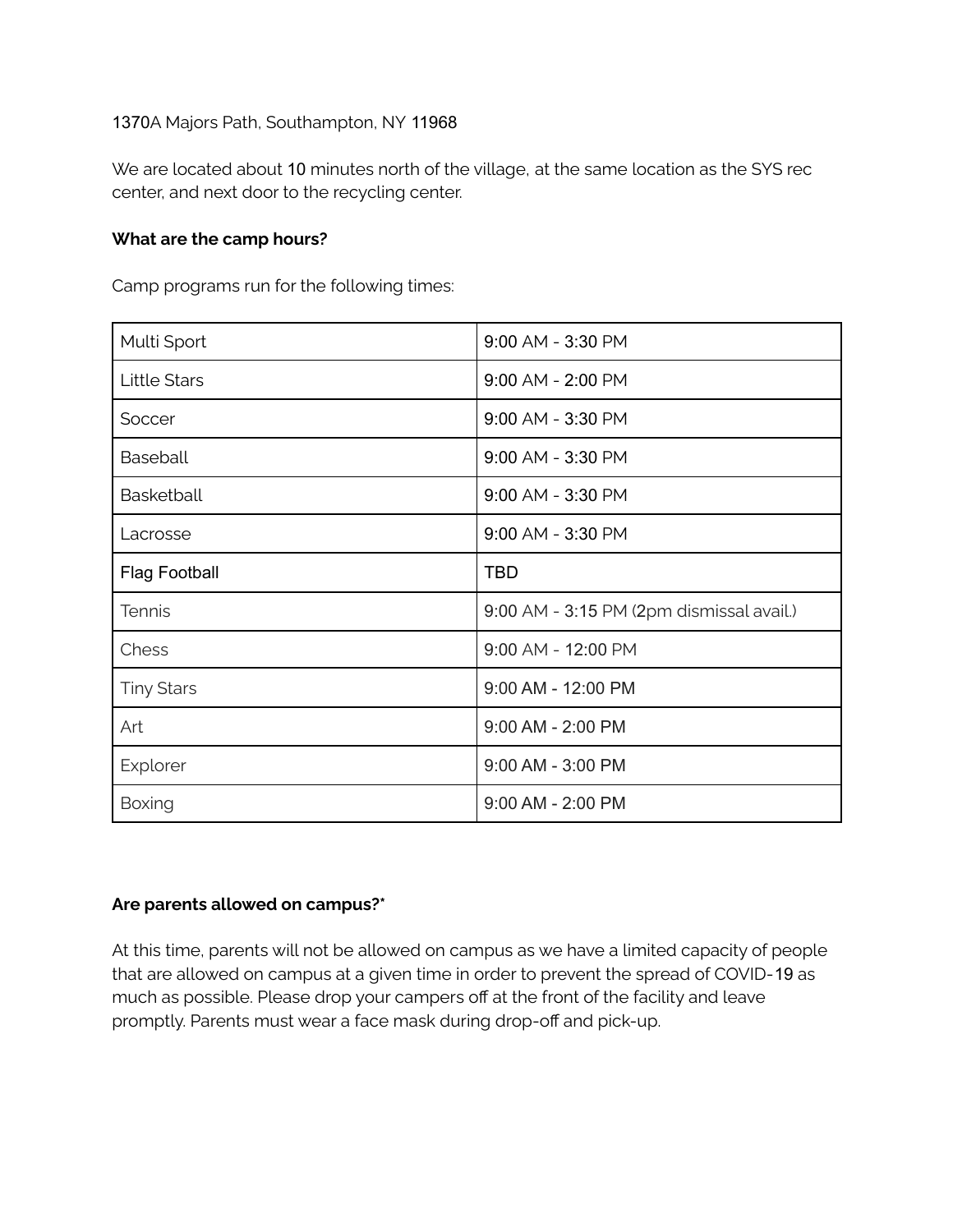#### **Can I drop my athlete off early or pick up late?**

No. Our staff and cleaning crew will be working hard outside of the clinic hours to make sure that our facility is safe and clean. Please do not drop your athletes off earlier than the scheduled drop-off time, and please make sure to pick your athlete up on time as well.

# Registration & Cancellations

#### **How do I register for summer programming?**

Parents can register their campers via the online [application.](https://futurestars.campintouch.com/ui/forms/application/camper/App?_ga=2.173624741.768204207.1592408204-202463137.1579960040)

#### **Can I register over the phone?**

No. We are only accepting online applications at this time.

#### **Can I register via the paper application?**

No. As of the Summer 2021 season, we are not accepting paper applications.

#### **I need to cancel a week of camp. Can I receive a refund?**

**Cancellations prior to February 1st** will be eligible for a full refund.

**Any camp registrations that are cancelled between February 2nd, 2022 and April 1st, 2022** will be eligible for a monetary credit only minus a \$250 administrative fee. This monetary credit goes to your Future Stars account, does not expire, and can be used for anyone in the immediate family only (no cousins or other extended family members), and can only be used towards camp-related purchases.

Credits are for the monetary value paid. Credits do not come in the form of weeks. Credits cannot be used towards any activities or events at our facility (private lessons, open court time, clinics, pro shop items, etc.). Please note that cancellations made may impact any discounts that were applied. Discounts do not roll over with the credit.

**Any registrations canceled on April 2nd, 2022 and/or after** will not be eligible for a refund or a credit. Parents or guardians may switch camp weeks around within the same summer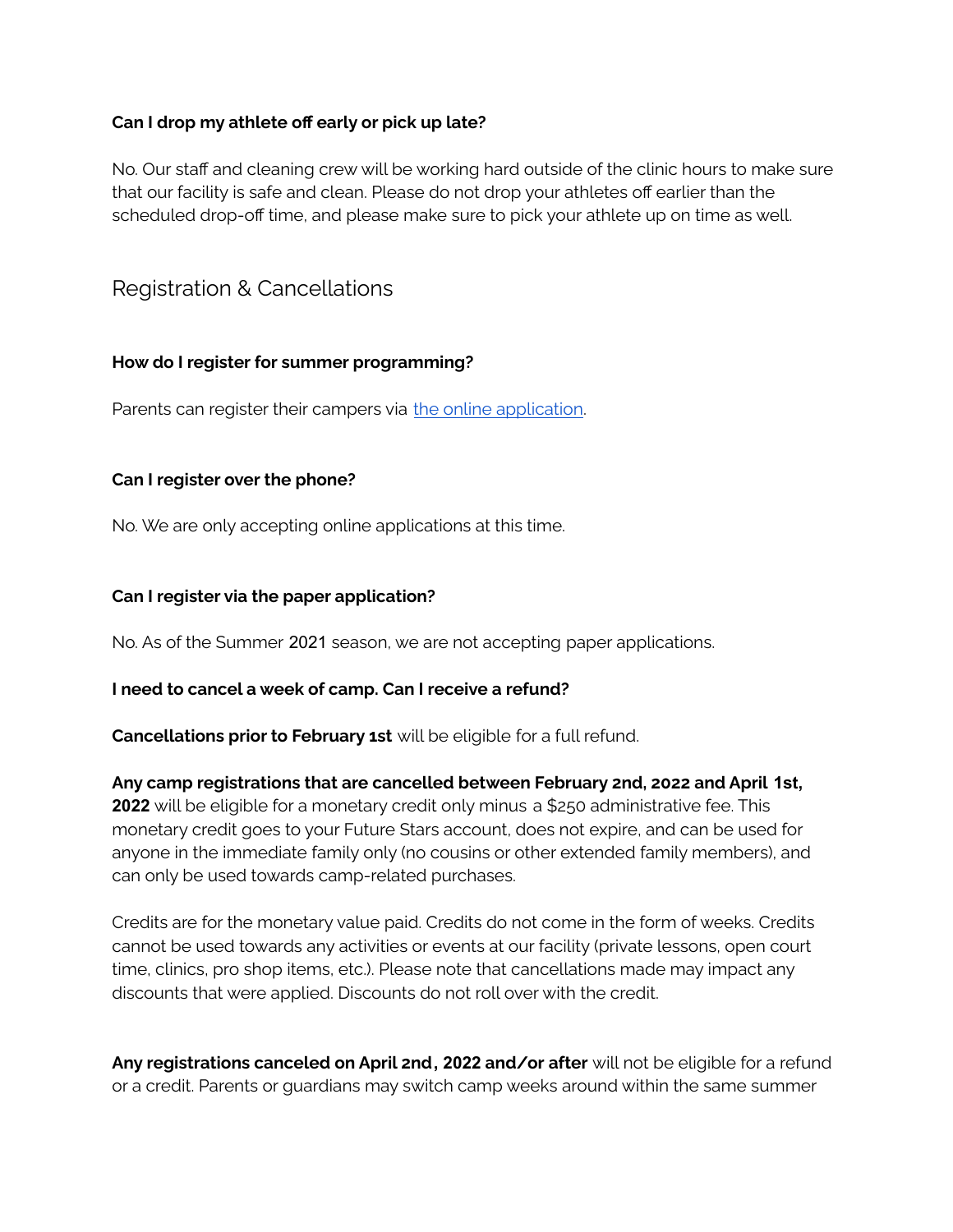(before noon on the Friday prior to the anticipated week subject to change). In the event of a cancellation, parents or guardians must switch to a different week immediately (for more information on switching camp weeks please see our "Changes in Schedule" section below)

#### **How do I make changes to my athlete's schedule?**

Any camp week additions must be made via the CampInTouch portal.

Any other changes -- cancellations, moving weeks, etc. -- must be emailed to us so that we have receipt of the change. We always respond to confirm receipt. If you haven't gotten an email back, it is a good idea to follow up on the change.

#### **Our schedule changed. Can I move a week of enrollment to another week?**

Yes, as long as the office is alerted before noon on the Friday prior to the impacted week begins, and as long as there is space in the program or week that you're interested in moving your athlete into.

#### **Can I switch my athlete into a different program?**

Yes, we can switch programs as long as the office is alerted before noon on the Friday prior to the start date of the impacted week.

There is no additional cost unless the programs are priced at different rates. The difference will be charged to the default credit card on file.

If your athlete is switching into a less expensive program, the difference will go back on the account as a monetary credit.

#### **Can my camper switch programs in the middle of the week?**

No.

#### **We're only in the Hamptons for three days. Can I do a half-week?**

No.

#### **Can my athlete do two days of one program and three days of another?**

No.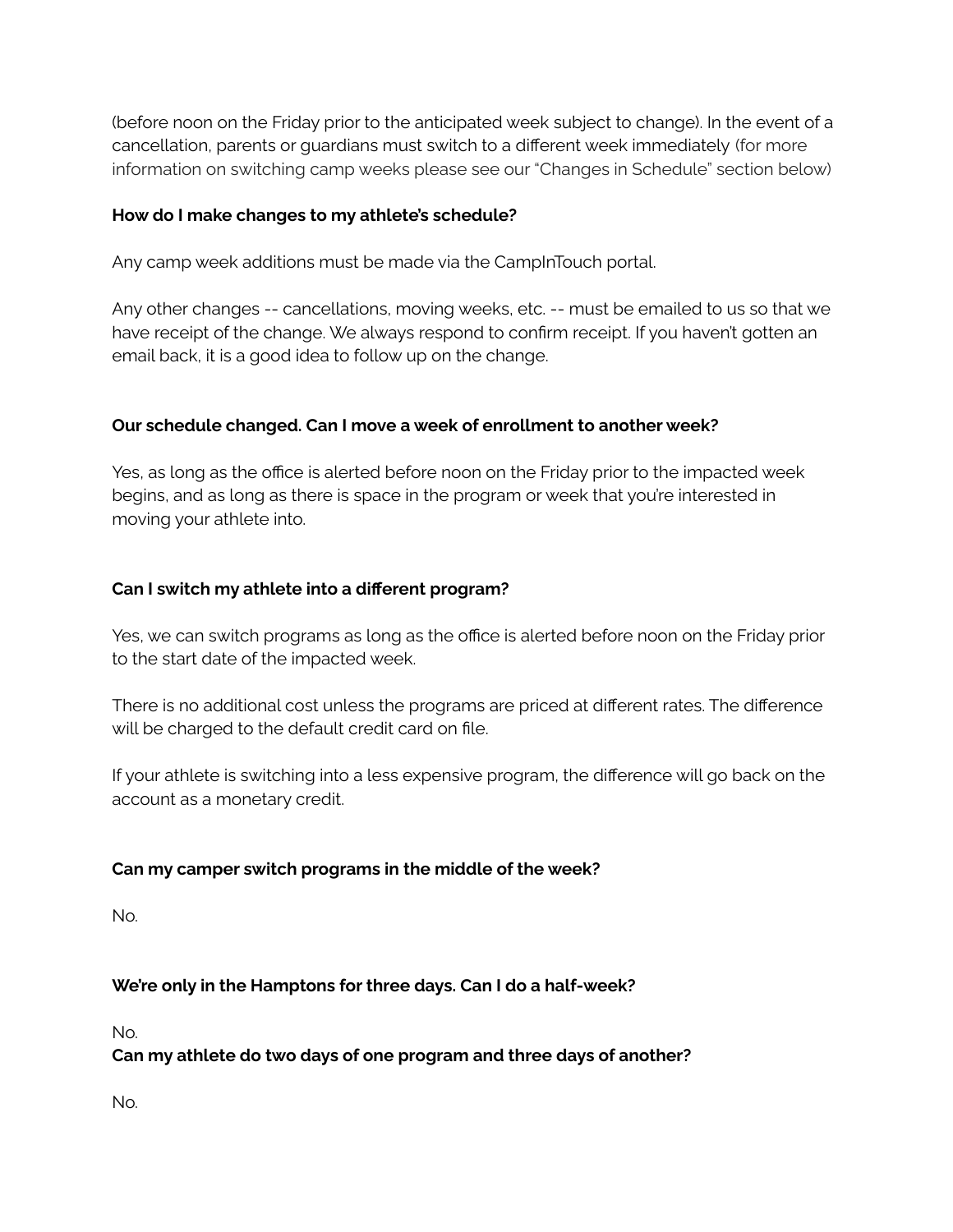# **Can my camper start on a Wednesday and end on the following Tuesday for the price of one camp week?**

No, that would be charged as two separate weeks, even if your camper only attends five days total.

#### **What if my camper doesn't like the program after the first day?\***

Campers may not switch mid-week into another program. If there is an issue, please contact the program director.

# **My camper wants to do tennis camp, but they have never played before. Is that a problem?**

No, that's not a problem at all. We have beginners in every sport program. Our coaches are experienced with all ages and skill levels.

#### **Do you have weekend programs?**

Please refer to [www.futurestarssouthampton.com](http://www.futurestarssouthampton.com) for more information on our tennis facility and offerings. We offer private tennis lessons and clinics as well as open courts on the weekends. We will make a decision on weekend mini-camps closer to summer and will release any info via email.

#### **Can I walk in on Monday without prior registration?**.

You should not walk in on Monday without prior registration. Please register your camper by the deadline to avoid the \$100 late fee.

Unless otherwise indicated, the deadline to enroll your athlete is the Friday prior to the anticipated program week by 12:00 PM (noon).

Any campers enrolled after the deadline will be charged an additional \$100 late fee. This fee will apply to every camper within a family that is registered after the deadline. The late fee is non-negotiable.

The late fee will come up on the financial ledger as a "walk-in fee". They are the same price.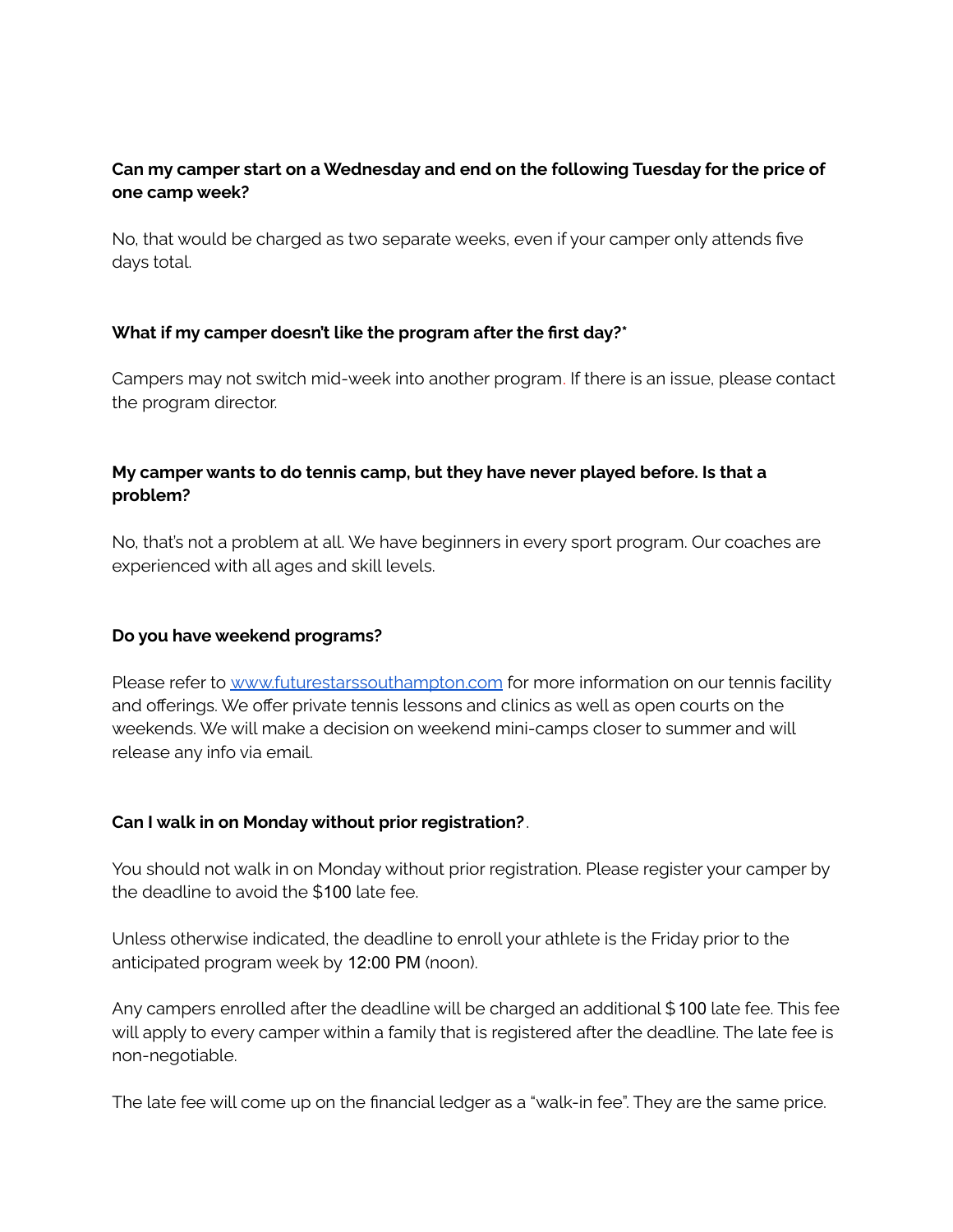Please be aware that we may fill up before the registration deadline. We do not suggest waiting until the last minute to register, as computer issues may cause delays.

# Activities, Groups & Events

#### **Do campers do arts & crafts?**

Campers in Little Stars and the youngest Multi-Sport groups will do arts & crafts. All other groups will not.

#### **What's the athlete-to-counselor ratio?**

Our athlete to counselor ratio is 8:1 across the board. For Little Stars Camp is 5:1

#### **Is there extra equipment at the facility that my athlete can use?**

We encourage that all campers are sent to camp with the proper equipment. We do have extra available if needed.

#### **Can my athlete be in the same group as their friend?**

We can request that athletes are grouped together and we will do our best to accommodate that request, but we cannot guarantee that they will be in the same group.

#### **How are the groups made?**

Athletes are grouped primarily by age, and then by ability.

#### **Are the groups co-ed?**

Yes. **What group is my athlete in?**

Tennis groups by age:

- Wimbledon: 5-7